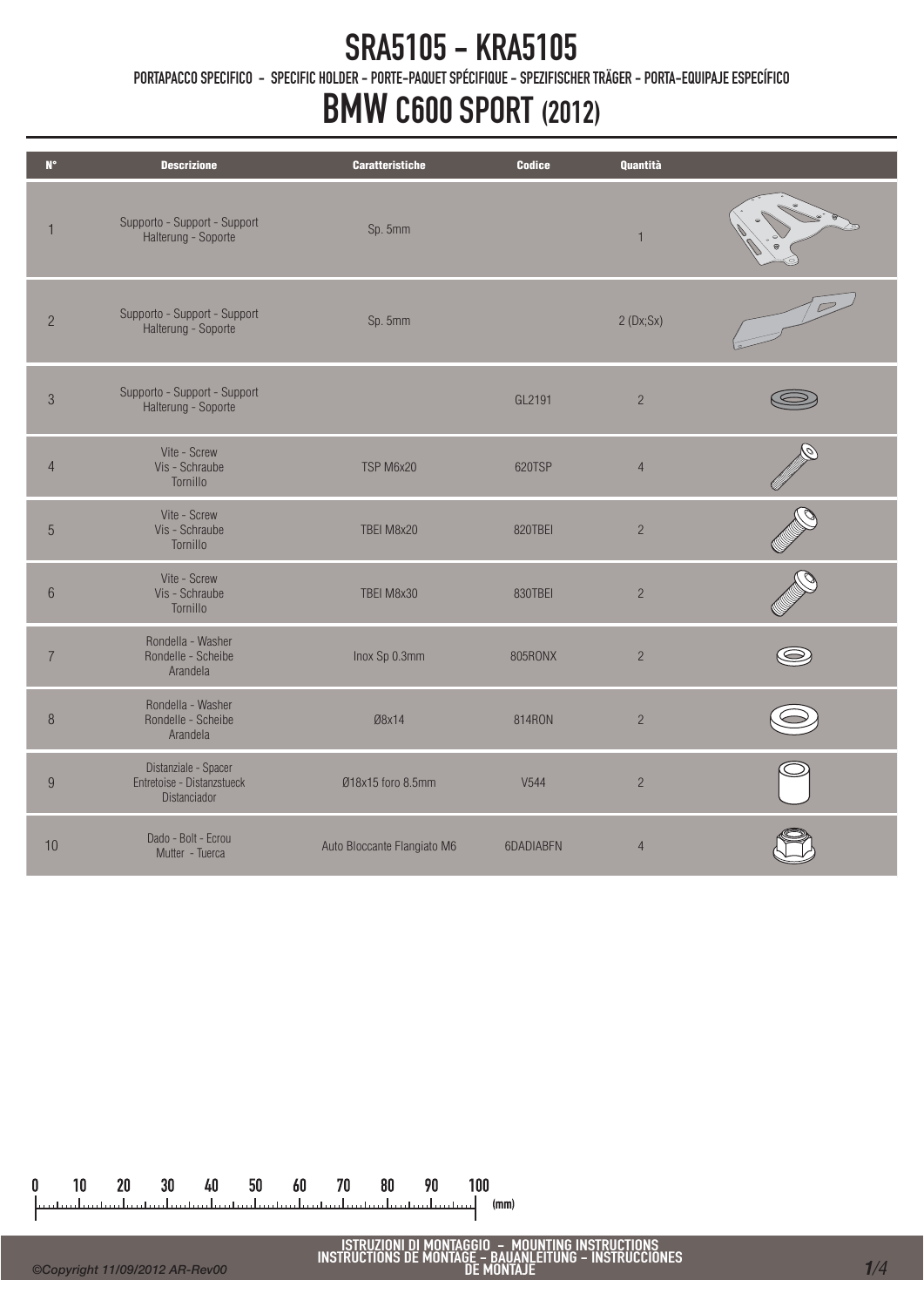PORTAPACCO SPECIFICO - SPECIFIC HOLDER - PORTE-PAQUET SPÉCIFIQUE - SPEZIFISCHER TRÄGER - PORTA-EQUIPAJE ESPECÍFICO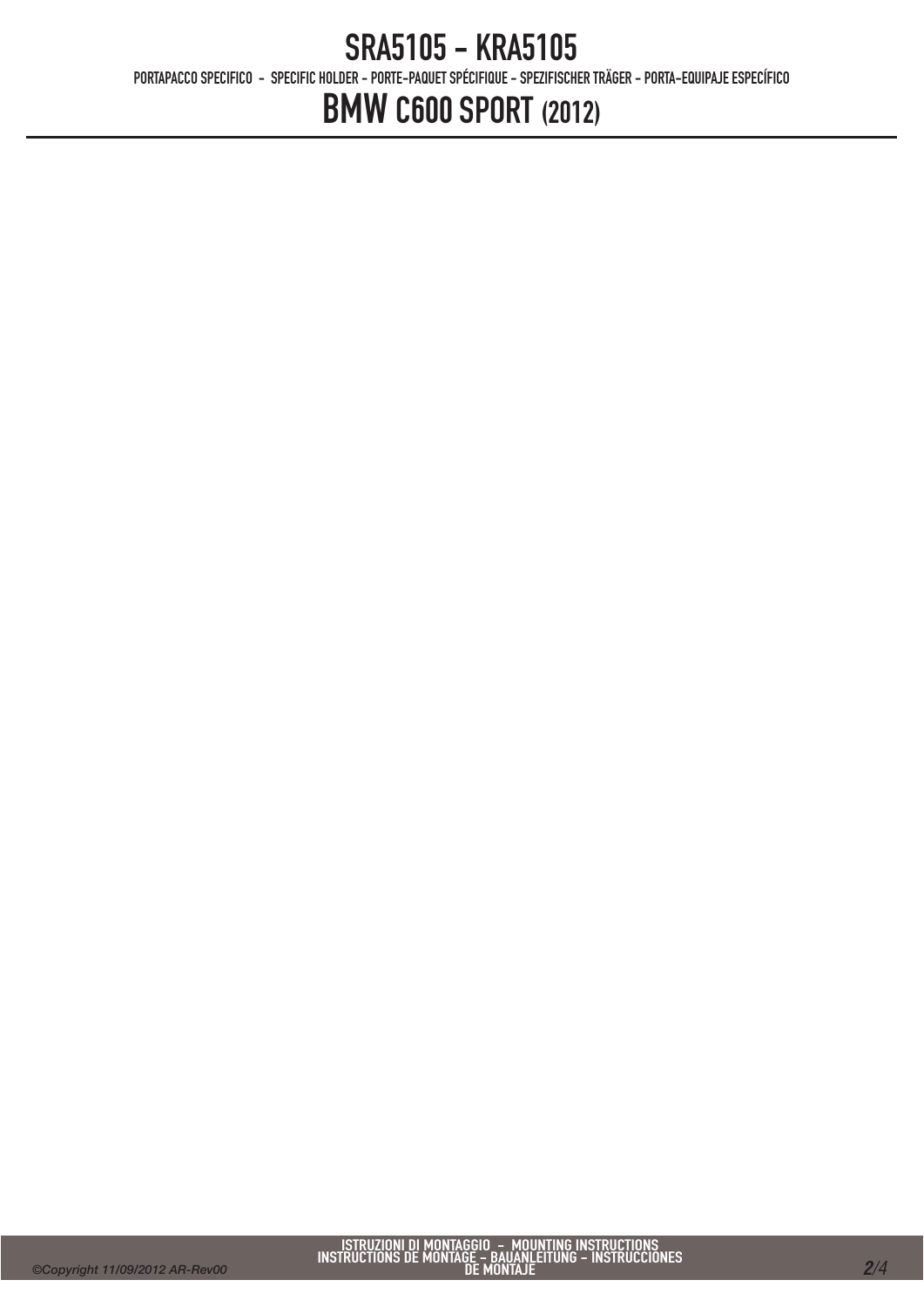PORTAPACCO SPECIFICO - SPECIFIC HOLDER - PORTE-PAQUET SPÉCIFIQUE - SPEZIFISCHER TRÄGER - PORTA-EQUIPAJE ESPECÍFICO